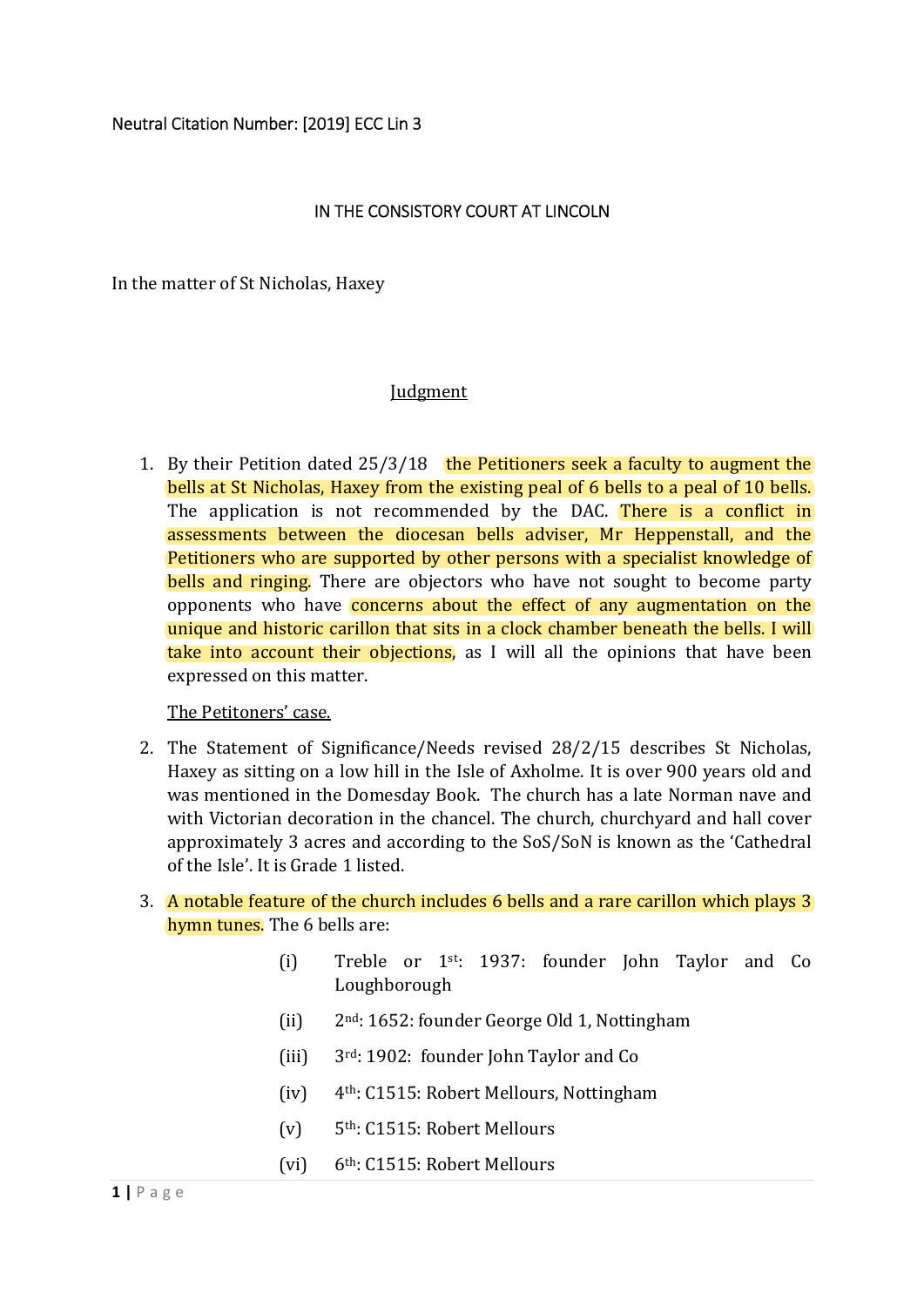- 4. The weight of the bells ranges from  $8$  cwt for the lightest treble bell to 11-18 cwt for the 3 oldest bells. They are approximately twice the weight of an average ring of bells. Because they are 'tall' for their weight, (ie the bells handle like bells that are even heavier), the handling of the bells is made more difficult by being hung on arched cast iron headstocks, which makes the bells even taller. The bells are hung for full circle ringing (i.e. rung from a 'mouth up' position through 360 degrees). There is no other church in the diocese with bells of this weight hung and rung in this way.
- 5. The essence of the Petition is that the heaviest bells can only be rung by experienced and strong ringers: the SoS/SoN states that an additional necessary attribute is that the ringer is male, no doubt because experience has informed the writer of the SoS/SoN that strong and experienced ringers are, generally, male. Even the lighter 3 bells (weights range from 8-9 cwt) present 'serious handling challenges'.
- 6. The re-establishment of the Haxey tower bell ringing team in recent years has meant that the bells are rung every Sunday morning for service. However, the weight of the bells is providing a constraint on the growth of the team. Three learners (who are women) can only be taught on the lightest treble bell and will progress only onto the second bell. There are also children who would like to learn to ring and this is impossible given the weight of the bells: the children are taught elsewhere on lighter bells.
- 7. The writer of the **SoS/SoN** explains that no one should be excluded from ringing just because of age, gender or physique and that no church-based activity should be exclusive, a sentiment with which I respectfully agree.
- 8. The proposal is that there should be an addition of 4 treble bells added (weight around 5 cwt) to the existing 6 bells, making a total of 10 bells. The lighter bells would suit the ringing team at the moment and into the future. It is explained that there would be a 'light front six' (as I understand it 4 new trebles  $+1$ existing treble + 1 existing tenor) which could be rung more often by the local team.
- 9. How is it proposed that this is to be achieved? Three options set out at Section 3 of the SoN (p2/4) are:
	- (i) Recast the bells into lighter more manageable bells: given the age of the bells (particularly the  $16<sup>th</sup>$  century bells) this would not be permitted
	- (ii) Rehang the existing 6 bells on modern headstocks: this would allow the bells to 'go' better. However, it is submitted, this would still mean the heaviest bells would still handle heavily and would only assist stronger (male) ringers.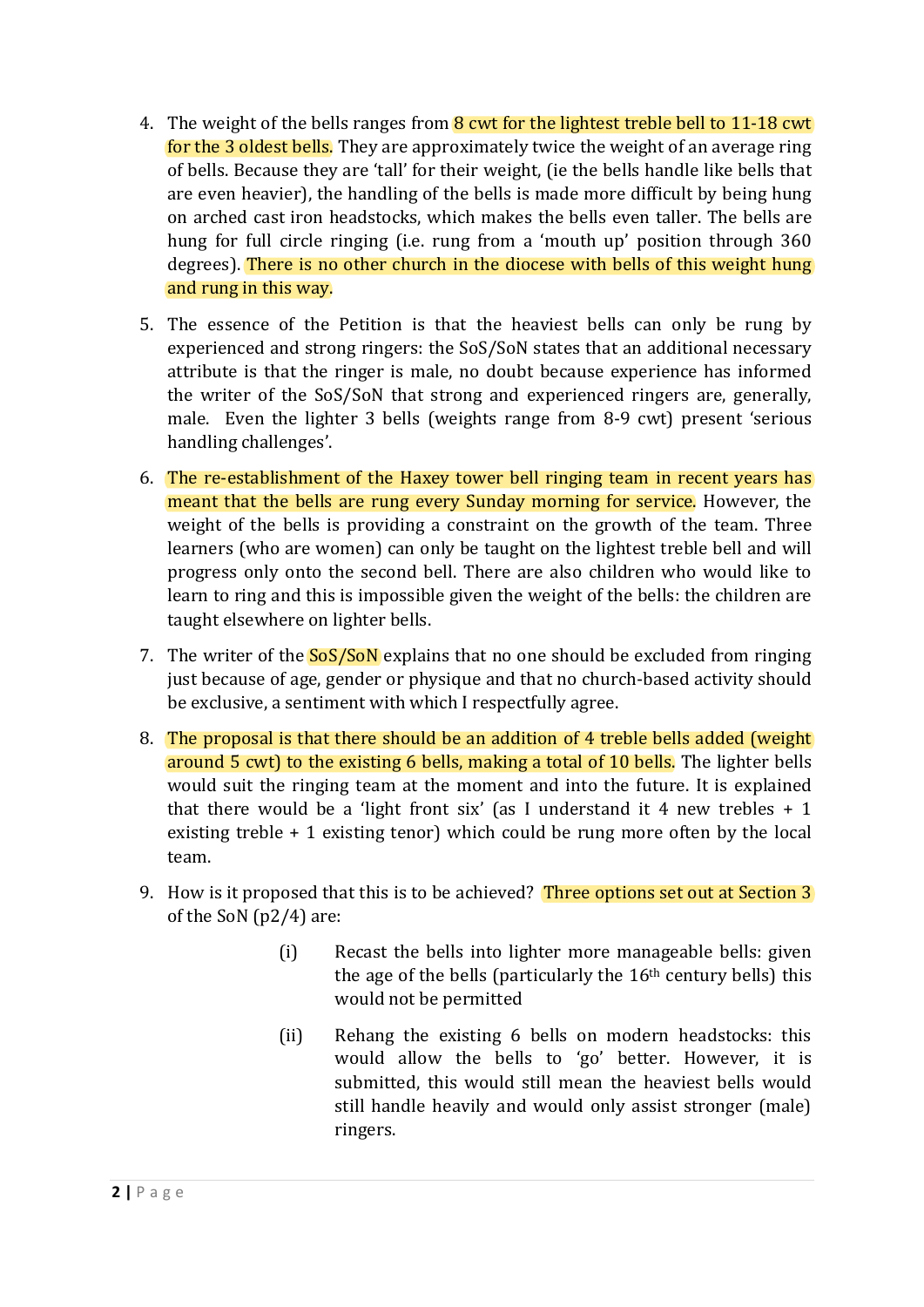- (iii) Add treble bells in front of the existing treble. The proposal is to add 'possibly two, but ideally four'. The bells would be renumbered, and all the bells would be rehung on modern cast iron headstocks.
- 10. It is clear that the Petition originally saw augmentation as an alternative to rehanging the 6 bells on modern headstocks, but this option was rejected because it would mean that the heavier older bells would still handle heavily and be capable of being rung by only a small number of stronger ringers. This approach lies at the centre of the difference of opinion between the Petitioners and the DAC that has been running for the many years that this proposal has been under consideration. The DAC favour rehanging, new headstocks and work on the existing bell frame to make the existing 6 bells easy to ring, rather than augmentation of the bells, which they believe would lead to the heavy bells being rarely rung.
- 11. John Taylor, bellfounders, have been consulted and provided
	- (i) written advice and a quotation to augment the bells to 8 ( ie the '+2 option'), to augment to 10 ( ie the '+4 option') and to rehang the 6 existing bells on new headstocks and provide 2 new wheels, dated 23/12/13
	- (ii) advice as to the required weights of the new trebles dated 6/1/14 (also included in this document for comparison purposes are the weights of the bells at Epworth and Belton)
	- (iii) drawings showing the re-arrangement of the bell frame to carry 10 bells dated 13/3/14
	- (iv) following my requests for further information made through the Registrar on 1/6/18, Taylors have provided further written advice dated 22/11/18.
- 12. Taylors first advice (document 3/22) explains that the majority of the present fittings were part of a restoration scheme in 1937 and a new bell frame was installed in 1981/2. All fittings are in a generally satisfactory condition. Technical explanations are provided about the shortcomings of 4 headstocks which cause the bells to turn slower than desirable for change ringing bells. There are shortcomings in the bell frame notwithstanding its recent fitting in the 1980's. The metal work of the bell fittings and bell frame need cleaning and repainting.
- 13. There is a 2-train clock which operates a hammer to strike the hours on the tenor bell and there are 2 further hammers on each bell for use with the chime barrel which plays tunes at 3 hourly intervals. The main clock machinery (the carillon) is in the clock chamber above the ringing chamber. The bells hang above the clock chamber and the ropes to the bells are encased in rope chutes to prevent contact with the clock mechanism. The clock mechanism partially sits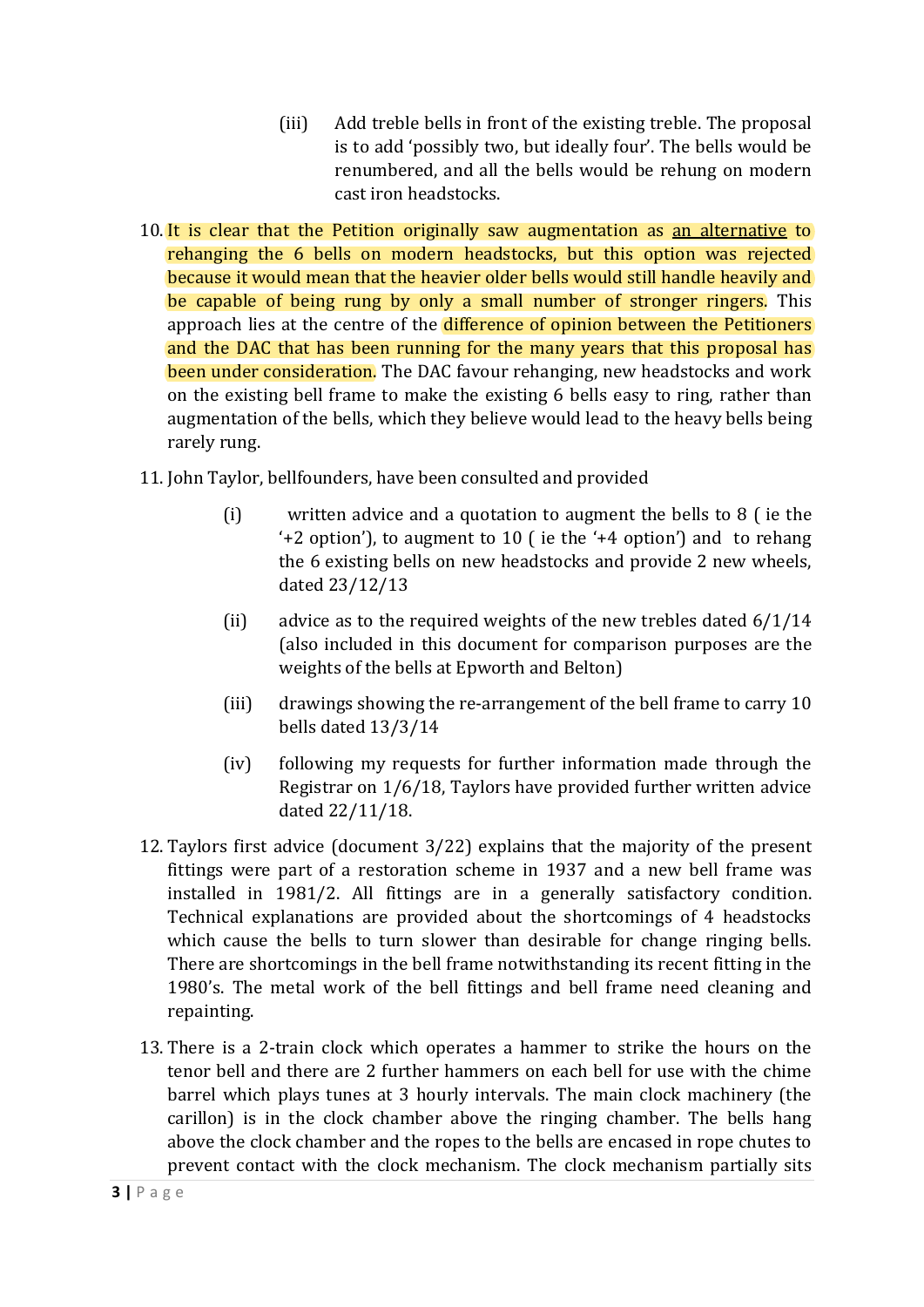over the hoisting hatch which would have to be used to hoist or remove bells from the tower: the clock mechanism would have to be moved against the south wall to achieve this. Clock squares (which redirect wires from the clock mechanism and the hammers) are fixed on the underside of the hoisting hatch in the bell chamber floor. I note from Taylor's report dated 22/11/18 and their drawing 4622/B with the helpful drawings prepared by Mr Smith in September 2018 that if 10 bells were in the tower the rope chutes for bells 1 and 2 would be boxed in through the chiming mechanism of the carillon although Mr Smith states that these rope positions would not interfere with the carillon.

- 14. Taylor's advice on 23/12/13 was that the hangings needed to be changed if there was any augmentation whether + 2 option or +4 option.
	- (i) if '+2 option', then 8 bells could be housed on the existing level but bells 2 and 3 would have to be transposed with alteration in the roping of the 3 largest bells.
	- (ii) If '+4 option', then bells 2 and 3 would have to be transposed (as above) but also the tenor would have to be moved into the position currently occupied by bell 1 ( the treble). Bell 7 would have to be hung above the other bells. (If the existing headstocks were retained then bells 2 and 4 would have to be hung above the other bells).
- 15. I note that Whitechapel Bell Foundry were also asked to advise and quote: their quotations were higher than Taylors and are set out in document 6/22.They have since ceased to trade.
- 16. An issue that arose when these proposals were first considered was whether any augmentation would have an adverse effect upon the structure of the tower. A structural report from Mr Dempster BSc C Eng MIStructE MICE was obtained dated June 2014 (document 10/22). The engineer was present when the 6 bells were rung full circle for several minutes in rounds. He advised that a very minor tower sway could be perceived at belfry and tower roof level but there was no evidence of differential movement across the joints with bells ringing. He considered the +4 option: given that the 4 new bells would be lighter than the existing bells and the bells when rung do not impose maximum horizontal forces in the same direction at the same time, he considered that the +4 option would not cause any adverse effect on the tower fabric. He adds:

"it is of paramount importance that no differential movement should be allowed to occur between the ends of the new foundation beams to the upper bell frame and the tower walls. The ends of the beams should be inserted into the pockets formed in the tower walls and surrounded by compacted good quality ordinary Portland cement concrete…under no circumstances should lime base concrete or mortared masonry be used to form this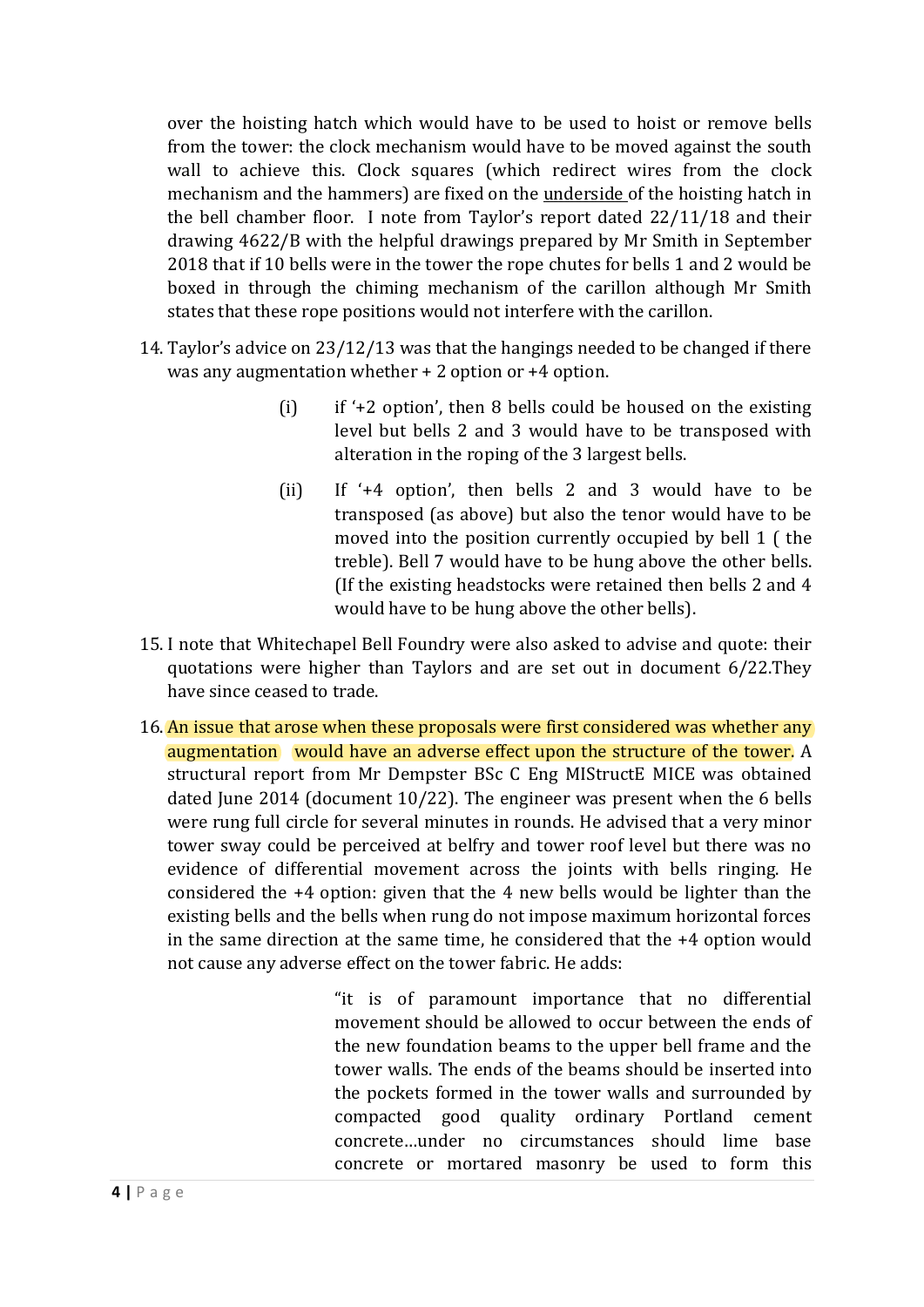surround, since this may cause problems in the future" (para 6.06).

### The concerns of the diocesan bell adviser and the DAC

- 17. Document 7/22 is the first report from Mr Heppenstall. His opinion is that whilst he agrees that the bells are difficult to ring, this is more to do with the way they are hung than their weight. He is concerned that the '+4 option' would mean that the heaviest 4 bells would not be used. He considers that if the 6 bells were rehung then they could all be rung more easily than now.
- 18. He accepts that the '+2 option' would mean 2 additional trebles would provide bells of sufficient weight that learners and those with a slighter physique could manage them. However, he notes the Whitechapel Foundry report following their visit in January 2014 in which they question the sense in the '+2 option'. He explains:

"any additional weight increases the deflection of the main frame support beams with a resultant increase in any bell control difficulties. With the increase to 8 bells the advantages outlined above [ie 2 additional trebles provide lighter bells to use] outweigh the disadvantages; with a further increase to 10 this is not so"

- 19. Mr Heppenstall also refers to the disadvantages of a low ceiling in the ringing room. These issues are touched upon in both the Taylor and Whitechapel reports in suggestions of modifying parts of the ceiling or forming a ringing gallery lower in the tower. It is suggested that opening up such a gallery lower down would also open up the west window and display the skills of the ringers to the congregation. This would also involve work relating to the carillon but there will be consequential work for the carillon even with the '+ 2' or '+ 4' options. Mr Mackintosh-Smith (parish architect) in an email 6/5/14 supported further investigation into better use of the tower ground floor with rearrangements of the flooring of the ringing chamber and the clock chambers with lowering of the bells.
- 20. I note that on the DAC visit to the church on 5/6/14 (document 11/22) a wider proposal was being considered. (The visit report records those present to include Mr Mackintosh-Smith, Dr David Knight from CBC and Mr David Walsh from HE as well as the DAC and PCC members). This wider proposal was to remove the existing tower screen and create a choir vestry at low level, a mezzanine floor with projecting gallery (to accommodate a Sunday School) and a new ringing chamber above this. This new ringing chamber would be above the sill of the west window (where there was some evidence there had previously been a floor) and the ceiling of the chamber would be above the apex of the west window; a new timber and glazed screen would be provided. The bell report attached to the note of this DAC visit records proposal to rehang the bells and add either +2 or +4 bells, and to install a new ringing floor lower than the present one providing more ringing room. The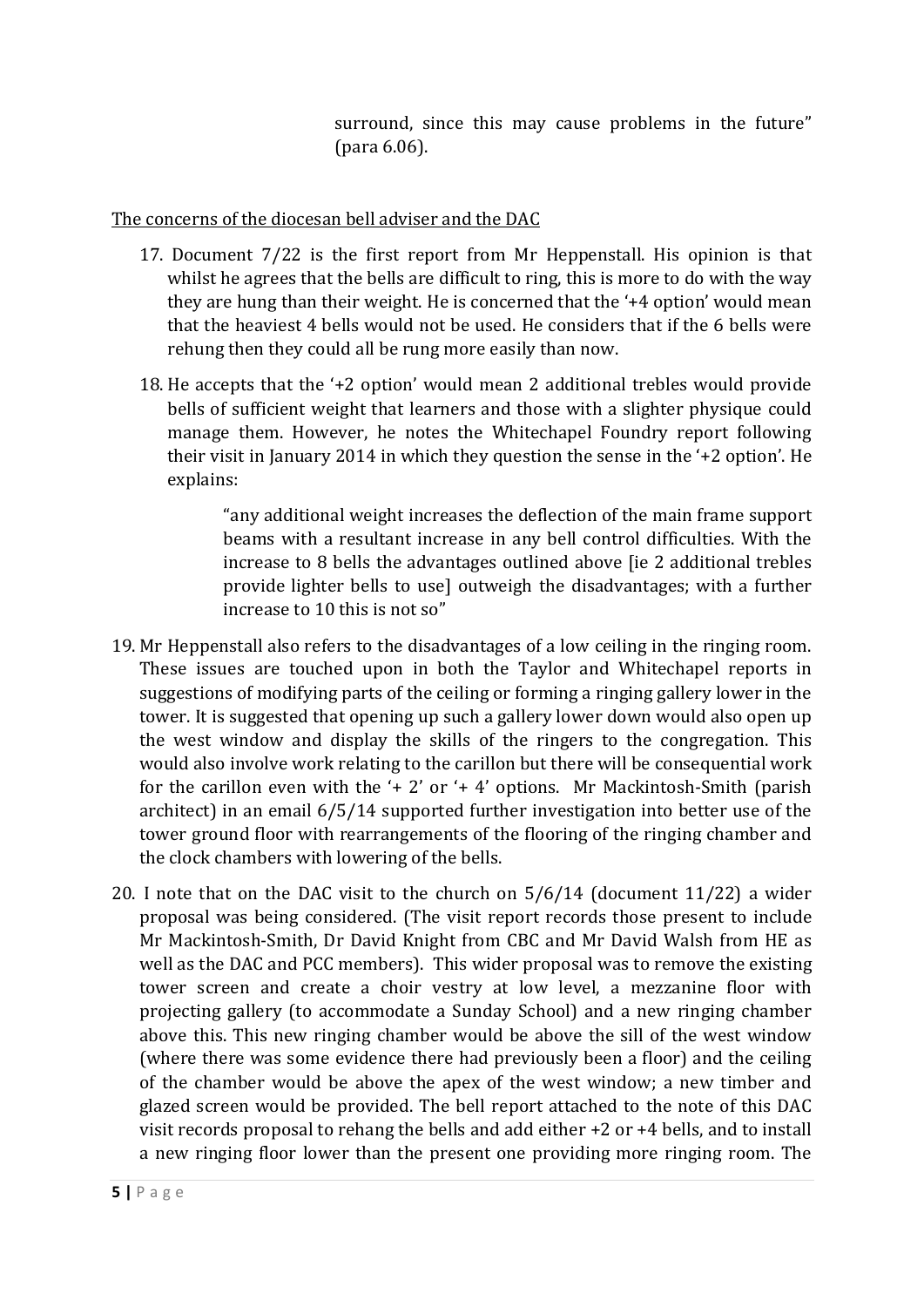delegation considered that lowering the floor would be an improvement. It was noted that even though no changes were proposed to the carillon, even just to rehang the existing 6 bells with no augmentation, would necessitate changes to the position of the hammers striking the bells and their linkages to the barrel mechanism. Any repositioning of the bells would also require further adjustments.

21. There is a note (document 11A) of a meeting with the DAC and the PCC 'on 12/12/14'. I am not sure if this is the date of the note in respect of the meeting on 5/6/14: I assume that it is. It is not signed off by the DAC nor anyone else. It records various concerns about some of the potential proposals raised but records that

> 'the chimes should be left in their existing position due to their unique complexity together with the arrangement with the bells. The chimes and bells should remain in their existing position'

But in handwriting is added the following:

'there was no objection to the installation of 4 lighter bells'

- 22. Dr Knight wrote on 22/6/14 (document 12/22) following the meeting on 5/6/14 and further consideration by the CBC. He stated:
	- (i) whilst it is understood that the ring of 6 does not handle well, the overriding need was for that ring of 6 to ring well rather than augment to 8 or 10.
	- (ii) the existing 6 could be improved considerably by being rehung and with a higher ceiling to the ringing room.
	- (iii) the proposal for +4 augmentation would mean that the focus for use would be on the lightest 6, and not on the resources to develop 10 bell ringing. There was a drawback in the augmentation +4 in that 1 bell would have to be placed above the others exposed immediately behind the louvres and difficult to balance in sound with other bells. He adds

'The ring could more readily be augmented to 8 if there was an appetite to do this'.

- (iv) because of the clock and carillon in the tower the CBC would not support moving the bells lower in the tower. Lowering the floor of the ringing room to the apex of the west window was a possibility and the CBC would be content with this subject to safeguarding historic timbers.
- (v) any proposal to move the ringing room to a lower gallery at sill height of the west window had positive aspects (more height, integrate ringing activity into the church and open the view of the west window), but it would involve moving the bell frame lower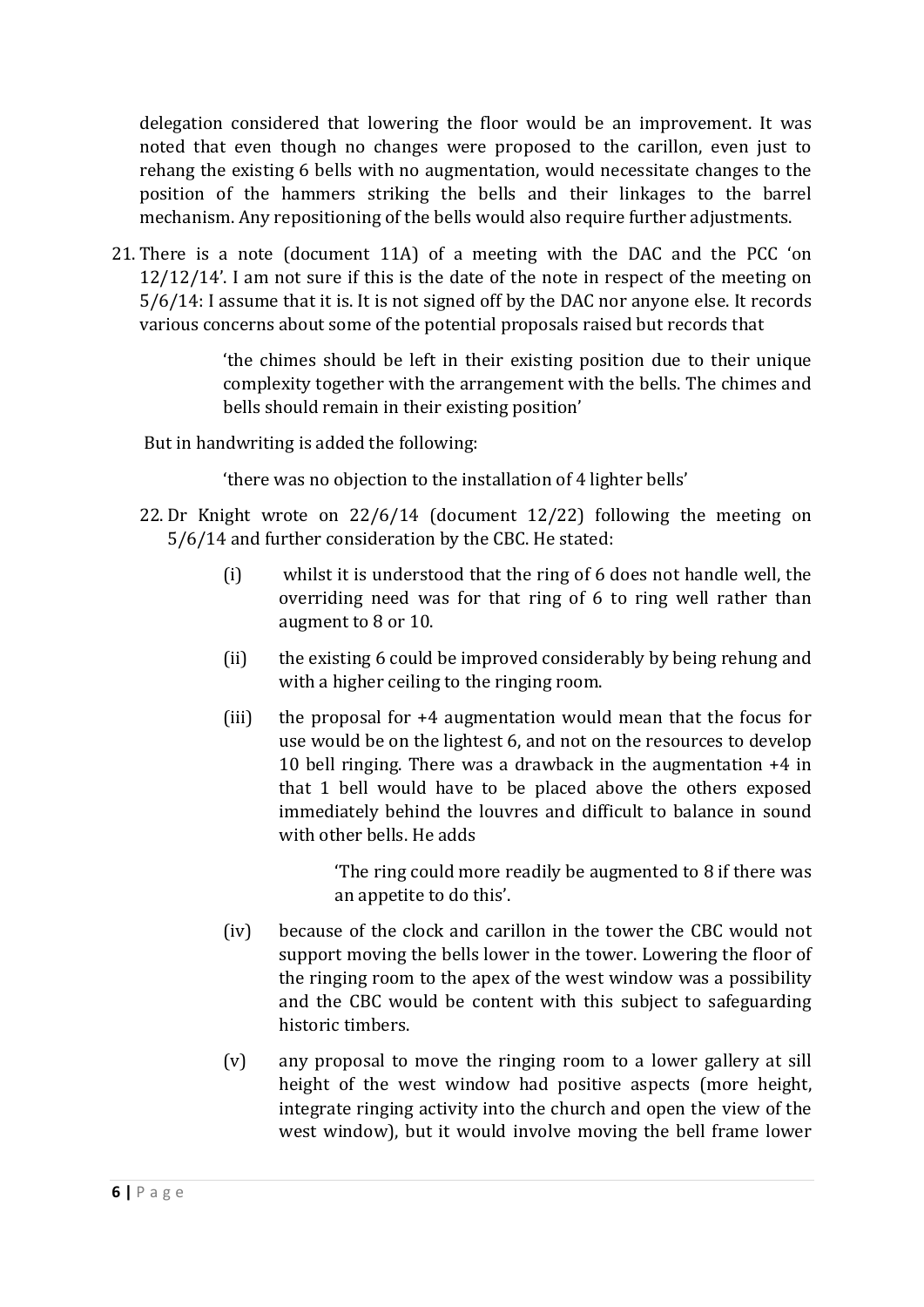with consequent changes to the clock room and disturbance of the carillon which was less desirable.

23. Mr Heppenstall wrote a further report dated 1/7/14 (document 13/22) in which he records his concerns about the proposed augmentation and his belief that the problems identified could be solved by correcting the geometry of their hanging. However, following the structural report from Mr Dempster, Mr Heppenstall confirms that there is no technical reason why the augmentation scheme (either +2 or + 4) could not be approved in principle. However, he remains concerned that the parish has not looked holistically at the needs of the church, rather than simply a bell project taken in isolation. He wanted the parish to look at lowering all the stages on the tower as discussed above. Additionally, he considered that the benefits of augmentation (lighter bells) could be achieved by '+2'. This report is further amplified by his report 14/7/14 in which he urges further consideration be given to the effect on bell handling of augmenting them, given the 'sway' factors at the height they are hung. He considers that if the bells were rehung this would improve their 'go'. He does not accept that if the heavier bells were rehung, they could only be rung by male ringers (as suggested in the SoN para 5): female ringers can ring these weights if they are hung properly, he submits. He remains concerned that if the bells are augmented to +4, only the lightest 6 bells will ever be rung. He invites further consideration to the installation of a ringing gallery and thereby integrating the ringers into the worship of the church. His conclusion is:

> "the advantages to the church community as a whole, as well as the ringers of an augmentation to 8 bells rung from a gallery outweigh the advantages gained by the ringers through an augmentation to 10 and the project should not be recommended"

- 24. HE's letter dated 20/7/15 does not object in principle to any proposal to remove the current tower screen and opening up the tower arch which would enhance the significance of the church. There is no objection to inserting a floor at the sill of the west window (where there had previously been a floor) with no objection to a folding screen. They would object to a full height timber and glazed screen in the tower arch. Reducing the existing ringing floor would require investigation of the existing floor and historic timbers: they would regard the insertion of a ladder/stair access within the tower space to the new ringing floor likely to be harmful and would have to be justified.
- 25. Mr Mackintosh-Smith records on 14/7/18 his continuing concerns about augmenting to +4 with 1 bell located above the rest, and for all the bells to be so high in the tower: this configuration is higher than he has seen in other churches that he has inspected. He urges further consideration to the reconfiguration of the floors of the tower.
- 26. The Whitechapel Bell Foundry (WBF) reported on 20/1/14 to the Petitioners and quoted for rehanging the bells with new fitting and work on the bell frame,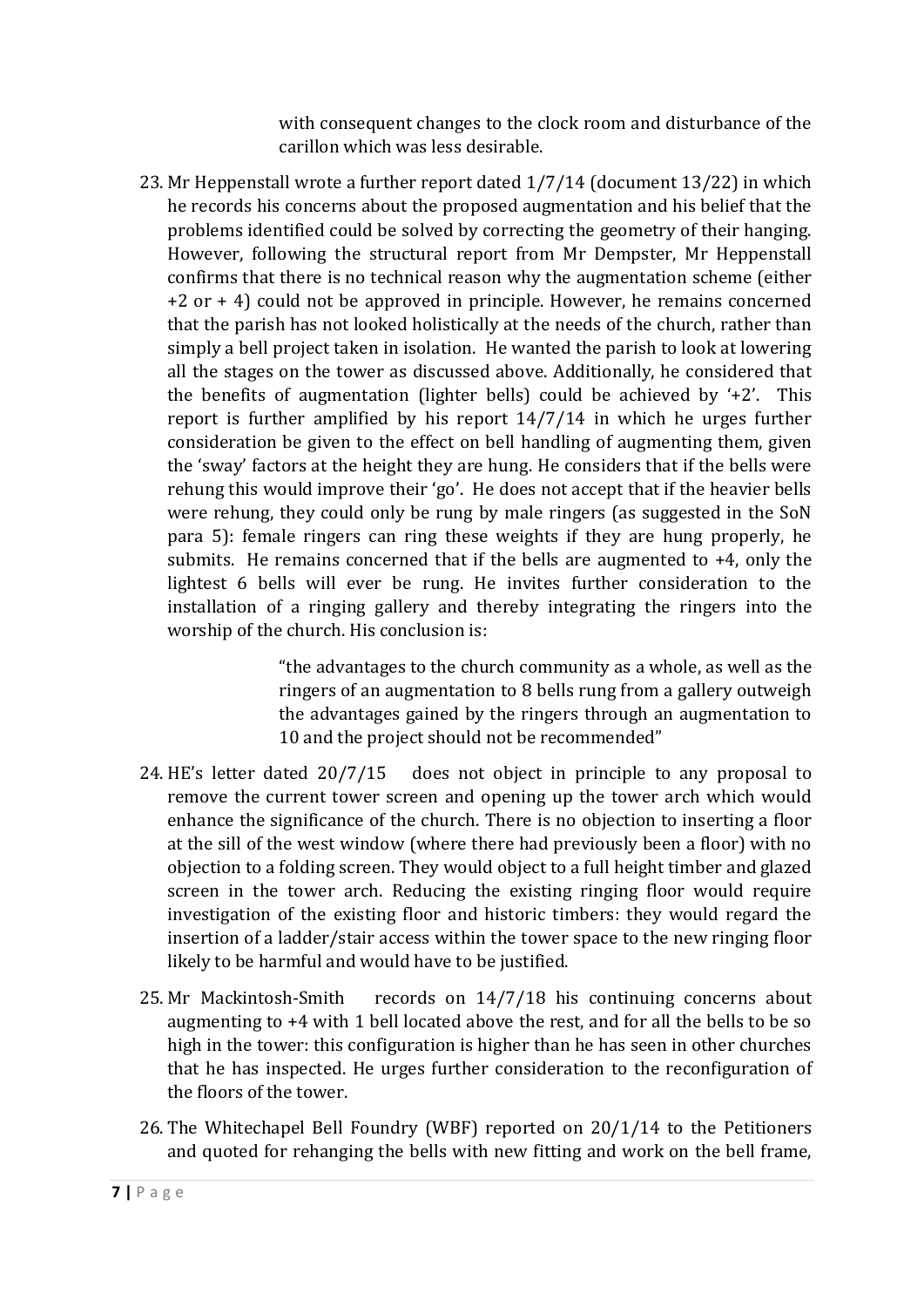augmenting +2 and +4. They recommended raising the height of the ringing chamber either by adjusting the ceiling/floor, or alternatively inserting 'chimneys' for the rope sallies. I note that this has not been suggested by Taylors. Most significantly, WBF did not recommend the +4 augmentation for the following reasons:

- (i) 2 bells would need to be hung at a higher level  $(7<sup>th</sup>$  and  $2<sup>nd</sup>)$ : this would lead to quieter ringing in the chamber than their immediate neighbours
- (ii) difficulties of access in placing a second tier of bells
- (iii) 10 bells going together will cause movement that will upset the easy going of the bells.

# The response of the Petitioners and supporters

25.In his document 15/22 undated and document 26 dated 9/8/17 Mr Smith sets out why he disagrees with Mr Heppenstall and in summary his points are:

- (i) the (low) height of the ringing room ceiling does not affect the 'go' of the ringing
- (ii) the dynamic energy being transmitted to the supporting structure has been considered by Mr Dempster's engineering report and he finds there is no problem with sway. He confirms his view in a later email 18/7/14.
- (iii) there are no females in Haxey who could ring the heavier bells; having more treble bells to ring would improve access to ringing for them.
- (iv) ideally the ringing chamber ceiling should be higher, but this does not cause a problem.
- (v) bells being rung on 2 levels of frame is very common
- (vi) there is no shortage of ringers at Haxey and as the ringers develop so would the use of all the bells (including the heavy ones).
- (vii) the cost of installing a ringing gallery would be vast particularly because it would involve the reduction in height of the clock room with the working carillon
- 27. I think that point (iii) and point (vi) are inconsistent.
- 28. I have considered the letters in support of the project received from Tracey Black of the Lincoln Diocesan Guild of Bell Ringers 30/4/15 (doc 16/22) and 29/6/16 (doc 19/22),George Dawson (doc 17/22), report of bell ringing team visit (doc 18/22), report of Alan Frost, Central Council of Church Bell Ringers 31/7/17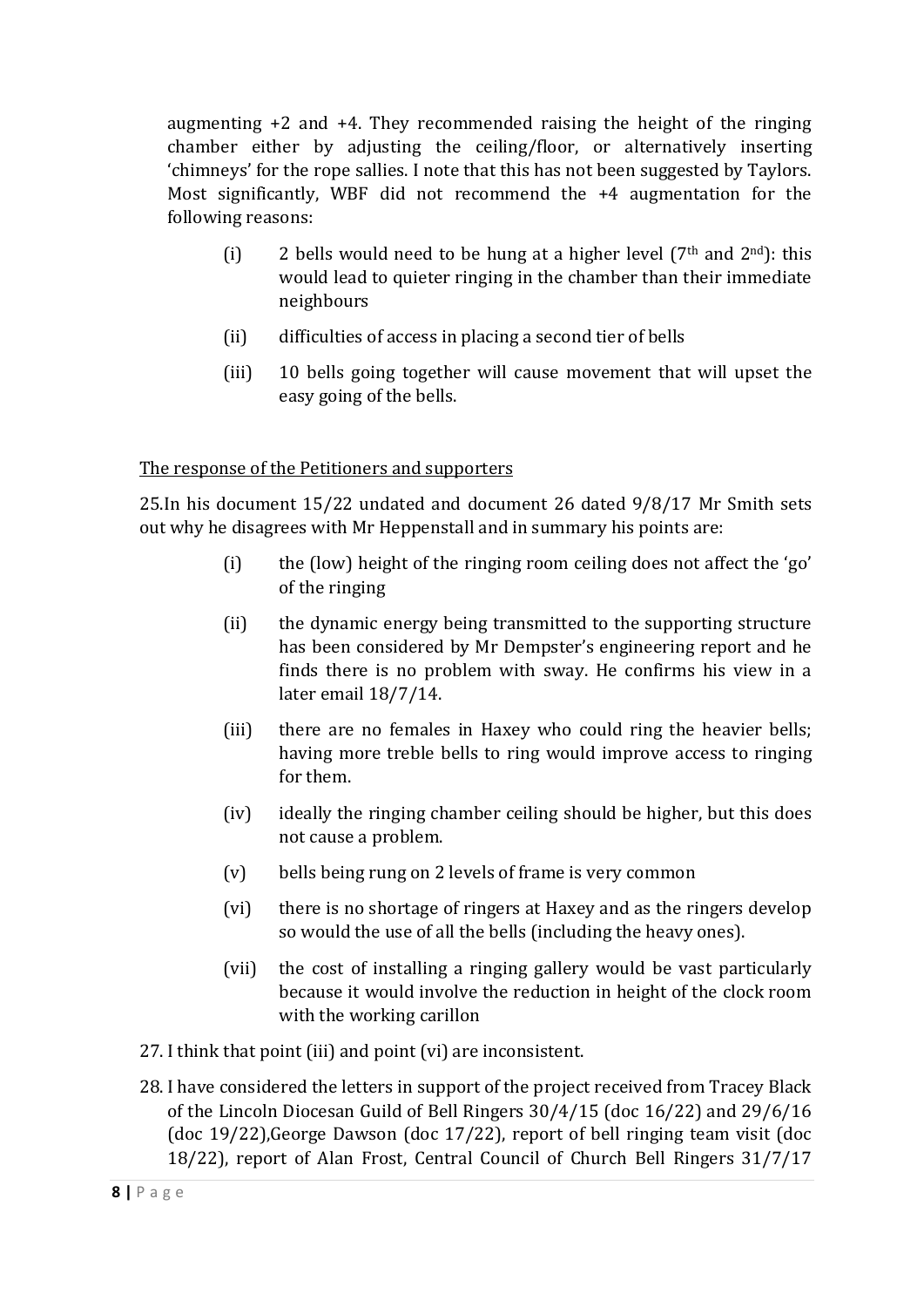(doc 20/22), Andrew Aspland, bells advisor, Leeds DAC undated (doc 23- not considered by the DAC), Professor Peachey undated report (doc 24- not seen by the DAC), Dr Chris Turner undated report, Master, Lincoln Diocesan Guild of Church bell ringers (doc 25- not seen by the DAC), Elaine Dunford letter undated, Joyce Hooley undated member of Haxey PCC, Peter Gull dated 26/4/16, Mick Smith undated (all doc 27 – not seen by DAC). All the letters and reports support the full augmentation 'project +4'.

- 29. The PCC have voted in support of this project on 26/2/14 and again on 7/3/18.
- 30. The DAC decision of 25/4/17 was that it did not recommend the proposed augmentation to 10 bells (the '+4 option') for the following reasons:
	- (i) changing the hanging geometry will vastly improve the handling of the bells and 'this is not being considered'
	- (ii) re hanging the bells on modern fittings would considerably improve the ring
	- (iii) correctly design faults in the 1980's frame will make the ringing more predictable and 'this is not being considered'
	- (iv) the low height of the ringing room is a negative factor and there is proposal to change this
	- (v) the DAC and the CBC both believe that the ring could readily be augmented to 8 bells (ie  $+2$  option) but that augmentation  $+4$  does not significantly add benefit and could upset the easy going of the bells.
	- (vi) the parish ringers would be using the top 2 current bells plus the additional 4 treble bells, leaving the 4 larger bells less used.

# **Objectors**

- 31. Dr Christian Burrell by a letter dated 18/4/18, whilst in general terms supporting the augmentation +4, raises concerns about the effect of the proposed works on the carillon. The chimes are dated to 1680-1720 and are of a unique local design. He is concerned that the movement of the existing bells in the proposed augmentation will involves changes to the chimes as well as the hammers and their linkages.
- 32. Mr KG Burrell by letter dated 22/4/18 also objects to the project: he is the clock winder and chimes keeper and is concerned about the effect of the augmentation works on the carillon. He is concerned that the cost of the work to install the chimes in the augmented bells has not been considered or that work fully considered. He is particularly concerned that a parish project of the 1980's supported by funding from English Heritage, rebuilt the carillon mechanism: it took a lot of time and craftsmanship with exacting requirements from English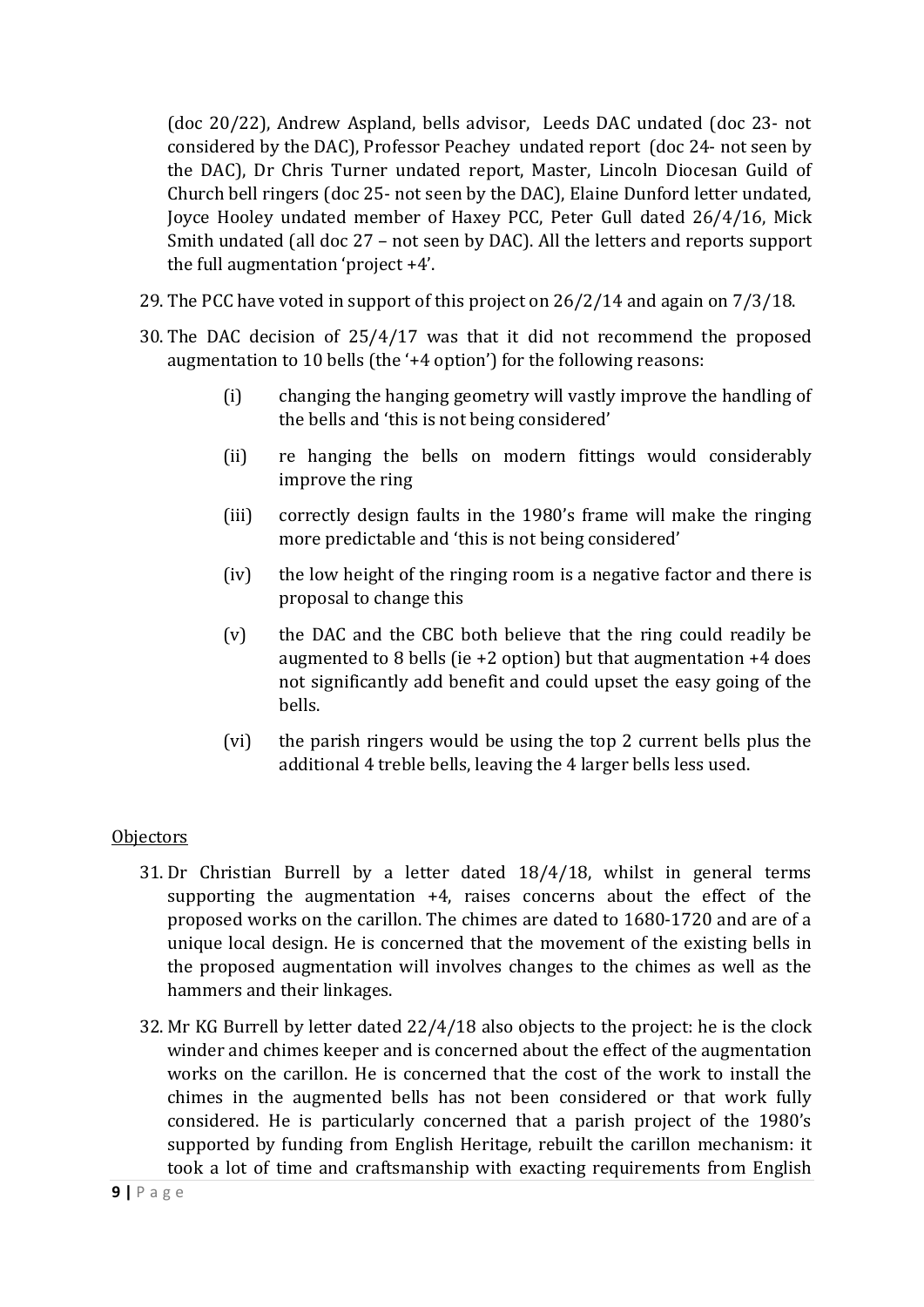Heritage. He is concerned that in the enthusiasm to augment the bells, the effect on the ancient carillon in the clock chamber below the bells has been overlooked. His letter sets out in helpful detail the work that was done on the chiming mechanism in the 1980s.

- 33. Mr Burrell summarises his concerns:
	- (i) it is vital that the chimes barrel machine will physically fit within the circle of drop ropes within the clock chamber
	- (ii) there must be space for the hammers to fit in between the bells on the new bell frame
	- (iii) there must be room in the clock chamber for the new arrangement of bell cranks and rods to pass between the bell ropes.
- 34. In respect of para 30(i) above I note that it is proposed that the casing from the ropes to bells 1 and 2 will pass through the chime barrel and the rope barrel (see drawing 4622/B Taylors). The carillon will also be moved to the south wall whilst the bells are moved up and down using the trap door over which the carillon partially sits.
- 35. Mr Smith's response date 11/8/18 is to confirm that the costs of recommissioning the carillon after the augmentation has been provided for in the Taylors quote (at £2000). I have been unable to find this provision within the quotation provided in 2013. He confirms that the chime barrel mechanism will fit through the new rope circle for +4 augmentation, that there will be room for the hammers to be fixed onto the new bell frame members and the bell cranks on the ceiling of the clock chamber is 'neatly done' and rearranges what already exists.
- 36. Neither objector wishes to become a party opponent: I take their objections into account

# Further questions from the Chancellor

- 37. On 1/6/18 I had considered the Petition and the objections and requested further information from CBC and John Taylor and Co: the terms of my request are set out in the Registrar's letter dated 1/6/18.
- 38. Dr Knight of CBC replied 1/6/18 that the revised statement of need makes clear that Haxey have training needs and focuses on the use of the lightest 6 as a light ring of 6, rather than a desire to develop 10 bell ringing. The CBC remains concerned about 1 bell being placed at a higher level if the augmentation was to +4. If there are no proposals to raise the height of the ringing room then the carillon will not be affected by the rope drops but a plan should be produced to confirm this. It is not clear to me that Dr Knight has appreciated that a recommissioning of the clock and chime barrel striking hammers, and a re-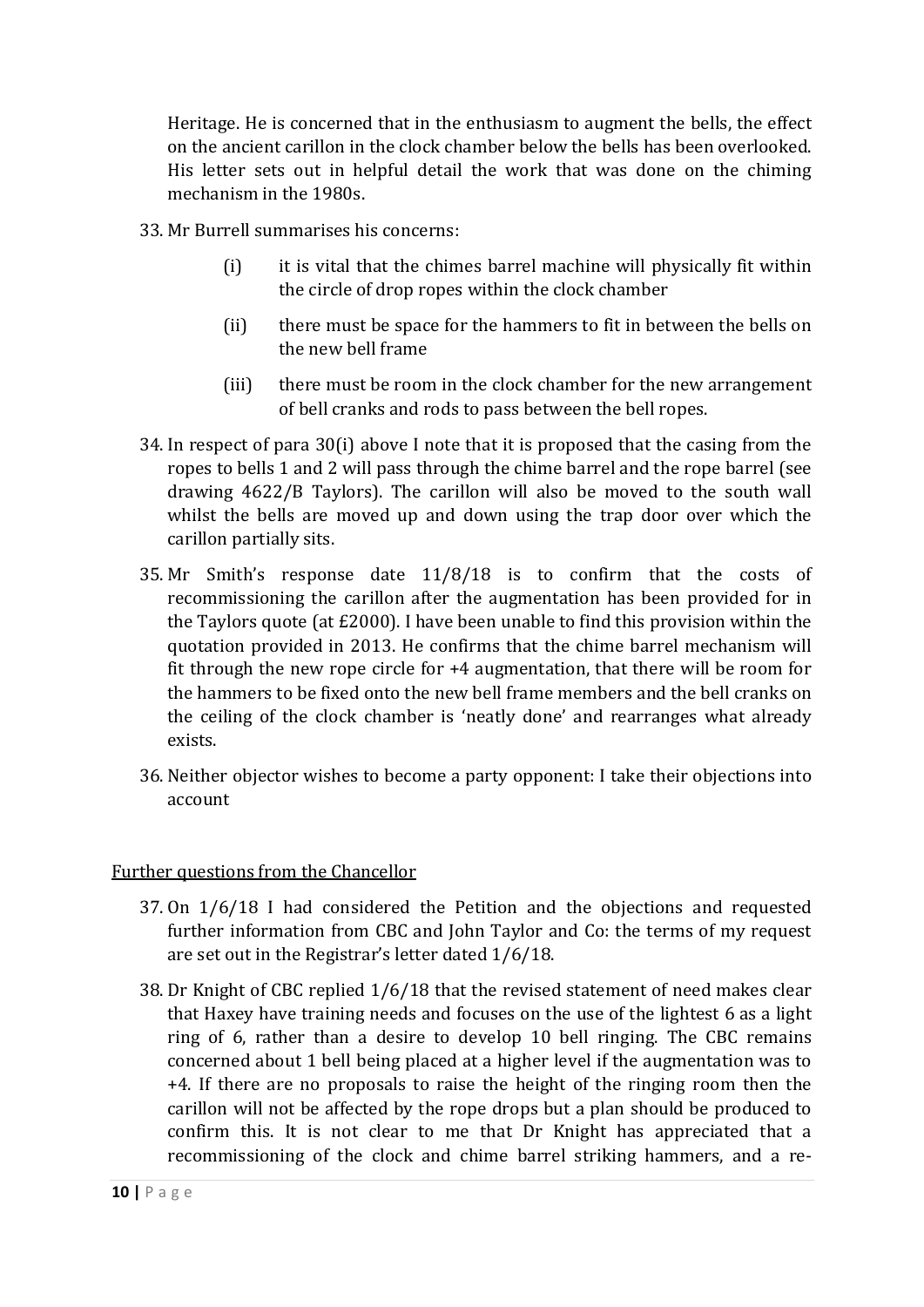arrangement of the bells cranks, is proposed to be carried out by Taylors all for a cost of £2000.

39. Taylors additional report dated 22/11/18 states that new hatches could be formed in the clock chamber/bell chamber floors to move the bells and this would mean that the carillon would not be disturbed. They state that 'drawing 7322 clearly shows the marked out roping down of all 10 bells'. In fact, that drawing does not confirm that (at least to my eye): but drawing 4622/B dated 26/10/18 does show the rope circle: but I am concerned that the boxing in for 2 ropes (for bell 1 and 2) appear to pass through the carillon mechanism. Taylors also confirm that final positions of the clock and chime barrel striking hammers on the new bell frame will need to be altered (as well as re-arrangement of the bell cranks on the ceiling)- and that Taylors can deal with this in conjunction with Mr Ken Burrell.

# Determination

40. In this determination I must apply the approach of the Court of Arches in re St Alkmund, Duffield  $1/10/12$  in asking the primary question:

> 'would the proposals, if implemented, result in harm to the significance of the church as a building of special architectural or historic interest'?

- 41. The church is Grade 1 listed and is in the top 3 % of listed buildings which are of outstanding architectural and historic interest. In the light of Mr Dempster's engineering report there is no evidence before me that by augmenting from 6 bells to 10 bells the proposals would result in harm to the fabric of the tower. Mr Dempster has considered that the bells are rung full circle and one of the 10 will be hung above the others. He has noted 'minor sway' when the existing 6 bells are rung but he regards that as quite normal and there would be no risk to the tower from augmentation to 10 bells. However, he sets out a clear warning at paragraph 6.06: no differential movement should be allowed between the ends of the upper bell frame and the tower walls. Thus, there is no evidence that through damage to fabric the proposals would result in harm to the significance of the church as a building of special architectural or historic interest.
- 42. However, part of the fundamental concern of the DAC and the bells advisor is that the +4 option will mean that the existing treble and tenor bell plus 4 new treble bells will be principally rung by the parish leaving the heavier 4 bells (including the three pre-Reformation bells) to be rung only occasionally. I am satisfied that this is what is suggested by inference at para 2 of the revised SoN (doc 2/22) and is a foreseeable consequence of the augmentation with 4 lighter bells. The DAC consider that the parish has failed to consider the effect of rehanging the existing 6 bells, using modern fittings and correcting faults in the 1980's bell frame before submitting that the +4 option was the only solution to the problem.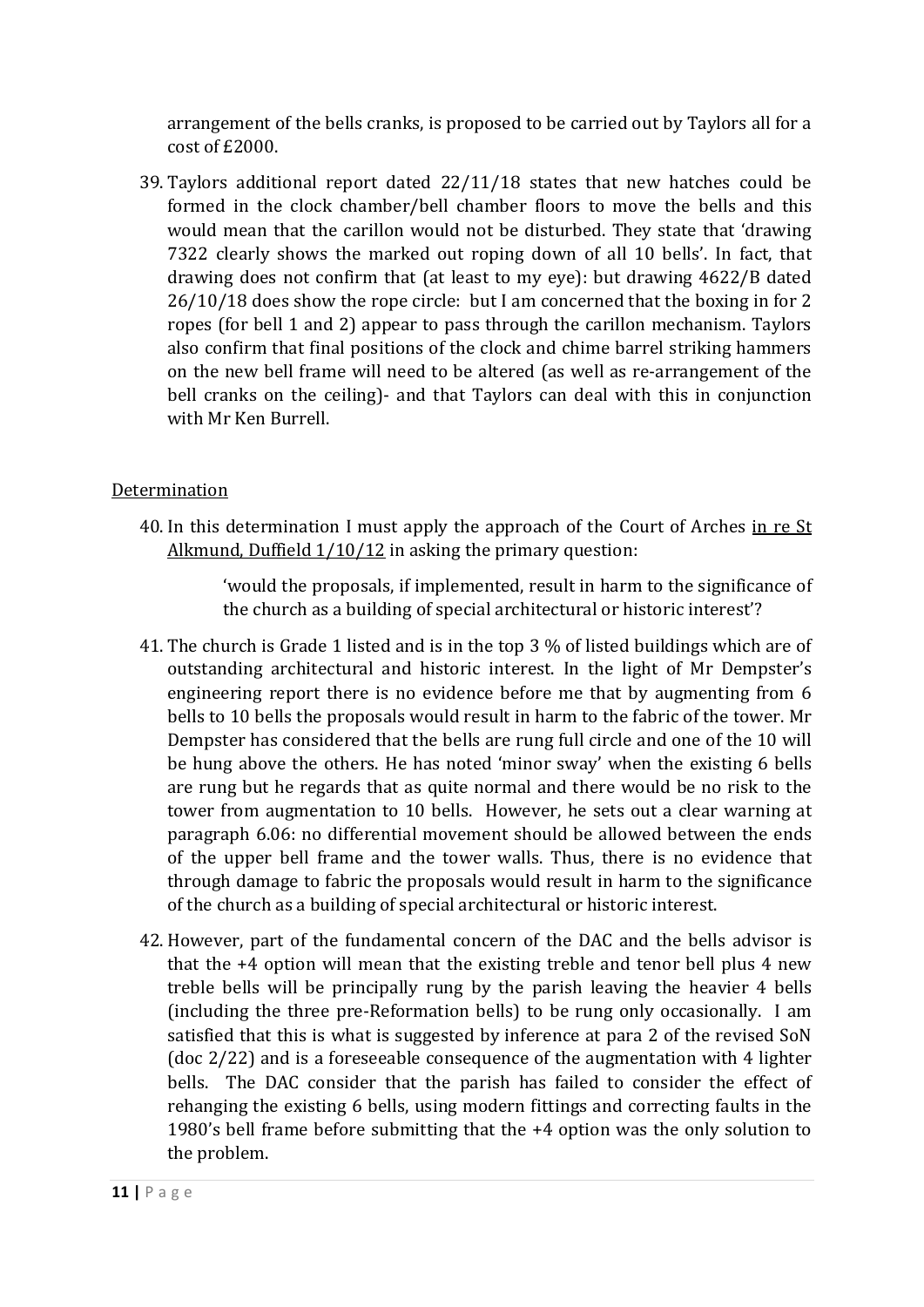- 43. The silence of the pre-Reformation bells, if it occurred, would be 'harm' to the significance of the church as a building of special historic interest for obvious reasons. I note however that until some years ago the tower at this church was silent and it is to be welcomed that the growth of bell ringing at Haxey has meant that the bells are being rung, albeit the heavier bells are particularly difficult to handle. I am not satisfied that this 'harm' is established by these proposals.
- 44. Another aspect of potential harm to be considered is the effect of augmentation +4 on the carillon. I am not satisfied that the boxed in ropes for bells 1 and 2 are satisfactorily placed running through the carillon as shown on drawing 4622/B. There is plainly additional work required on the resetting of the hammers and the bell cranks which will need to be carefully done by specialists, and which if not done properly would result in harm to the carillon. I am not persuaded that enough thought has been given to the effects of +4 augmentation on the carillon and the passage of bells up and down through hatches in the clock chamber requiring the carillon to be moved. The identification of a sum of £2000 set aside to deal with this by Taylors seems a low figure for what is involved and may have come at the end of the quotation process. However, if there was to be harm done to the carillon, it would not be harm done to the church as a building of special architectural or historic interest but to the carillon and the clock mechanism which is unique and historic object in itself. In my judgement if the augmentation +4 went ahead it would not result in harm to the significance of the church as defined.
- 45. Given that answer I need now to consider question 2 of Re Alkmund

"2. If the answer to question (1) is 'no', the ordinary presumption in faculty proceedings 'in favour of things as they stand' is applicable and can be rebutted more or less readily, depending upon the particular nature of the proposals (see Peek v Trower 1881 7 PD 26-8, and the review of the case law ….in Re St Mary's White Waltham No 2 2010 PTSR 1689 at para 11)'

- 46. I must apply the presumption in favour of things as they stand but this can be rebutted by suitable proposals. I have carefully considered whether the augmentation +4 is a proposal that can rebut the presumption that things should remain as they are and have decided that these proposals do not. This means that the Petition for a faculty to permit augmentation to 10 bells must fail. My reasons for this decision are cumulative in effect and are as follows:
	- (i) I am not persuaded that there is a case made for augmentation +4, rather than +2. It is clear from the revised SoN that the principal issue for the Petitioners is that those new to ringing, of lighter physique through age or sex, should be able to learn to ring on the bells as well as develop their ringing skills. The emphasis of the SoN is on developing a lighter ring of 6 bells, rather than developing 10 bell ringing. This objective can be met with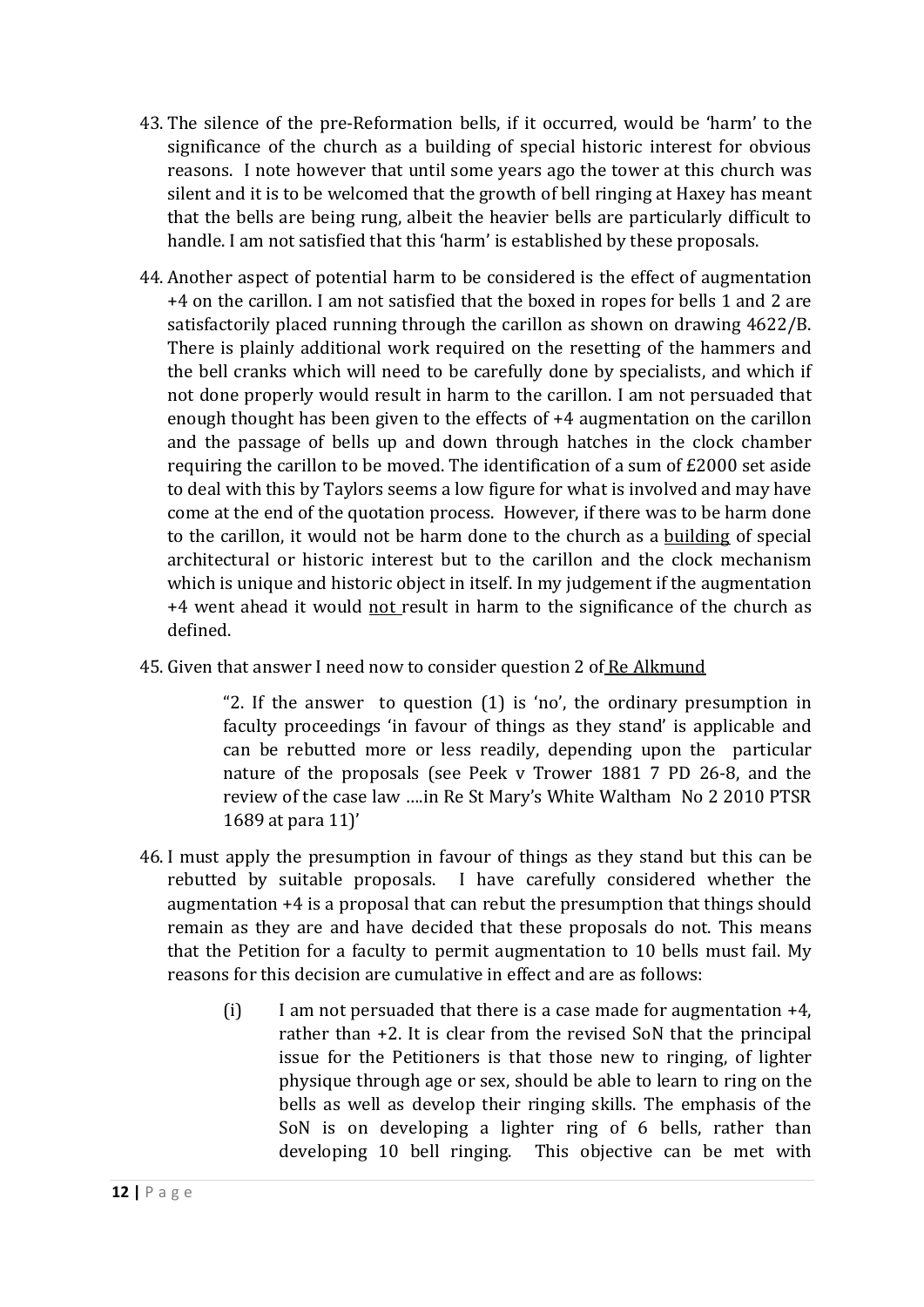augmentation +2. I note the opinion of Mr Frost (doc 20/22) that change ringing will be easier with 10 bells than 8, however I think the emphasis of the Petitioners is on training and encouragement of young and inexperienced ringers and so the use of a lighter 6 bells (ie the +2 augmentation) fits better with this objective. I do not accept Mr Frost's startling opinion that augmentation +2 would be 'detrimental to the promotion of ringing in Haxey'. In my judgement, precisely the opposite is the case.

- (ii) In the absence of rehanging the existing 6 bells, fitting new headstocks and changing the bracing on the bell frame, which all the evidence suggests would have a positive effect on the handling of the 6 bells, I am unable to be satisfied that the proposal for augmentation +4 rebuts the presumption that matters should remain as they are. I accept the submission of Mr Heppenstall (doc  $7/22$ ) that an augmentation  $+2$  provides the advantage of providing lighter bells to be rung which outweighs the disadvantage of the increased weight (+2) increasing the deflection of the main support beams thereby increasing bell control difficulties. However, this benefit analysis is lost when the augmentation is +4 with more weight being rung. This corresponds with the reservations of WBF in their report in January 2014: they advised that with 10 bells going there will be some movement of the tower which will upset the easy going of the bells. I do not overlook Mr Dempster's opinion: but he confirms that with 6 bells ringing 'very minor tower sway' could be perceived. His opinion is that such sway even with 10 bells would not damage the fabric of the tower (an opinion which I accept). However, the concerns expressed by Mr Heppenstall and WBF are different to this and concern the effect of 10 bells ringing on the easy going of the bells through the movement of the tower (albeit that no structural damage to the fabric will occur). I share those concerns.
- (iii) I share the reservations of both the DAC and the CBC about the need to hang one bell above the others with a +4 augmentation. That bell would be exposed immediately behind the louvres and it would be difficult to balance in sound with the other bells. I note that Professor Peachey states at para 8.3.4 of his report (doc24) that another church used plastic tubes to carry sound to the ringing chamber from 2 bells on an upper tier: he submits that this could be easily done at Haxey but he did not consider it would be necessary as 'the sound distribution should be even enough'. It is for the augmentation proposal +4 to displace the presumption against change, and I am not satisfied that Professor Peachey's analysis does this. I note also that WBF in their report advised that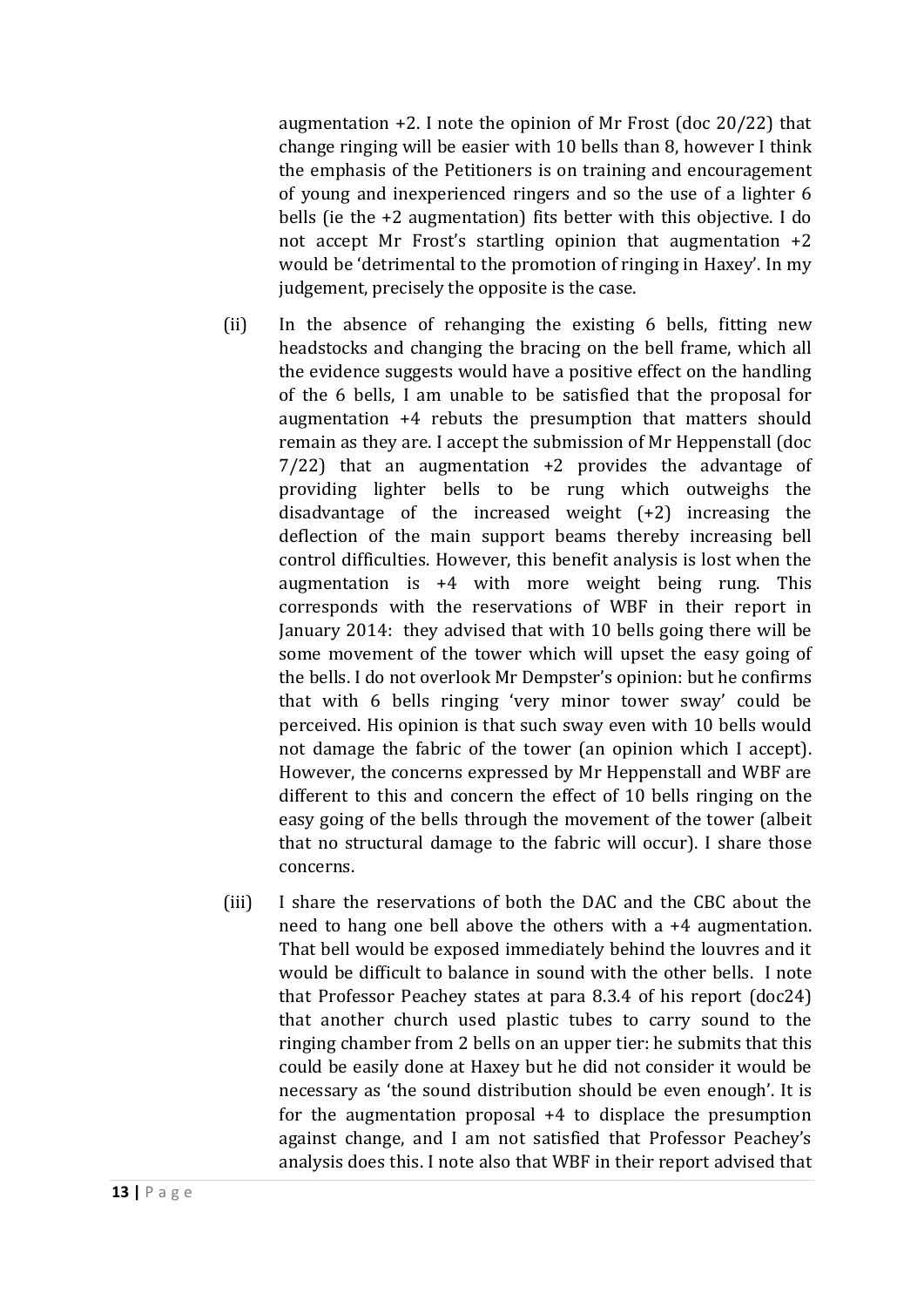2 of the 10 bells would have to be on the higher level (not just 1 as per Taylors), and these 2 bells would be quieter in the ringing chamber than the neighbouring bells on the lower tier. Presumably this point is even stronger with 1 bell ringing alone on the upper tier. The reservations of the CBC and the DAC and WBF are ones I share.

- (iv) even if the second tier had only 1 bell, there would be some difficulties of access: WBF identified this as an issue. I have seen the drawings and photographs of the tower and consider this is a further difficulty in augmenting +4
- (v) I am concerned that there has been no re-estimate for these works since 2013 when it was estimated to be £108,000. The PCC's balance available for this work is £120,000 (para C (d) Petition dated 25/3/18). I am sure that a new estimate could be quickly obtained from Taylors but there is no certainty in the papers before me of the up to date cost.
- 47. I have considered with care Mr Smith's careful and detailed work on this proposal for + 4 augmentation, but I am not persuaded for the reasons that I have set out above. I recognise the strength of feeling in the bell ringing community in Lincolnshire that is evident from the letters and reports that have been submitted to me. It was not always clear me to me when reading those letters and reports what documents had been shown to the writers and whether all the arguments placed before me, had been placed before them before they reached their judgement. None of the reports were independent but partial and enthusiastic supporters of the augmentation +4 which was clearly a project well known to them. I must add that I found the 'ad hominem' tone in some of the documents I read directed at Mr Heppenstall inappropriate for a faculty application in the Church of England.
- 48. I cannot grant the faculty that is sought. If the Petitioners wish to rethink their proposal with an up to date report from Taylor and Co it must have up to date costings. I note that in the recent PCC meeting questions were asked about whether there had been an increase since the 2013 estimates: Mr Smith was going to find out: that is an essential step. I would require any reworked project to be completely re-estimated and those figures to be placed before the PCC for their consideration. Any reworked proposal should include the reworking of the geometry of the hanging of the bells, new headstocks and new work to the bell frame as identified in these documents. If the PCC wish to proceed with an augmentation +2 then I would also need to see how this work will impact upon the carillon, the striking hammers and bell cranks. Any new report from Taylor and Co would have to be submitted to the CBC for their advice: a new diagram of the rope circle passing through the clock chamber would need to be drawn up. The CBC may need to suggest a clock specialist to assist this work. Any reworked proposal would need to be placed before the DAC for their advice to me.